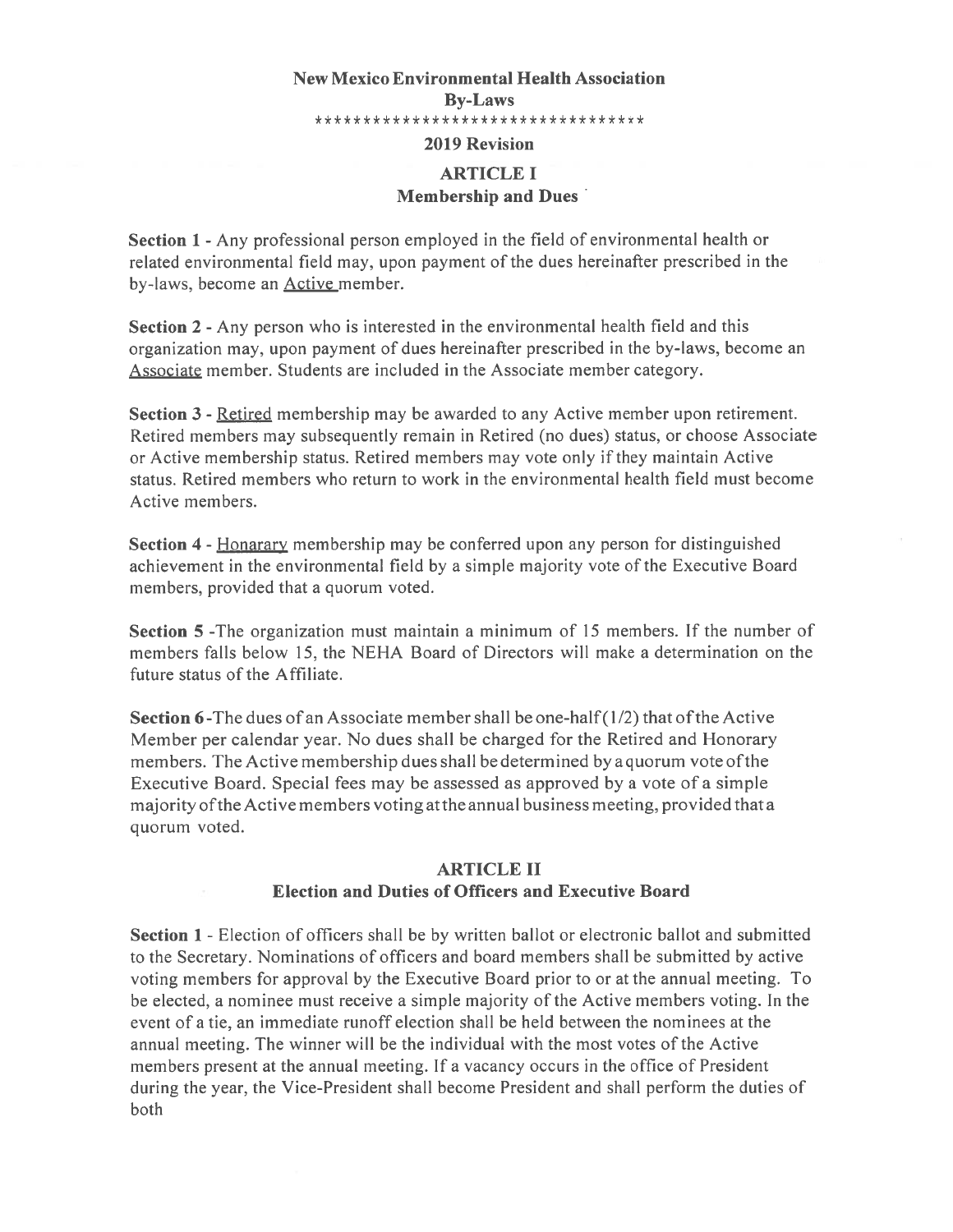## New Mexico Environmental Health Association By-Laws \*\*\*\*\*\*\*\*\*\*\*\*\*\*\*\*\*\*\*\*\*\*\*\*\*\*\*\*\*\*\*\*\*\* 2019 Revision

positions for the rest of the unexpired term. At the expiration of the term, the Vice-President position shall be open for election. If any other office experiences <sup>a</sup> vacancy, the board has the option of holding <sup>a</sup> special election or <sup>a</sup> quorum of the Executive Board may appoint <sup>a</sup> qualified member to serve for the remainder of the unexpired term.

Section 2 - Consent from a person being considered for an office must be obtained before his/her name may be placed in nomination, either by the nominating committee or from the floor during the annual business meeting. The Nominating Committee shall attempt to provide at least two candidates on the ballot for each position. Candidates for President-elect must be an Active or Life member of NEHA.

Section 3 - The President shall preside at all meetings of the Association and have general supervision over the business and affairs of the Association.

Section 4 - The Vice-President shall perform the duties of the President in his/her absence.

Section 5 - The Secretary shall issue proper notice of all meetings, record the proceedings of the meetings ofthe Association and ofthe Executive Board, keep accurate records of members and dues paid. The minutes of all Executive Board meetings, once approved, shall be distributed to the Board members.

Section <sup>6</sup> -The Treasurer shall keep careful record of all monies received, handled and expended; faithfully care for all monies entrusted to his/her keeping, paying out the same only with the endorsement of the President. The Treasurer shall be <sup>a</sup> member of the Auditing Committee but shall not participate in the review or audit of the books.

Section 7-The Board Members shall have jurisdiction over matters pertaining to the management, maintenance, growth, and welfare of the Association and shall approve all expenditures of money by the President and Treasurer.

### ARTICLE III **Committees**

Section 1 - The standing committees of this Association may consist of an Auditing Committee, Education Committee, Nominating Committee, Membership and Public Relations Committee, Professional Advancement Committee, and an Awards & Scholarships Committee.

Section 2 - The President will appoint the Committee Chairpersons each year. Each Committee Chairman is to select his/her own committee members from the membership, subject to approval by the President.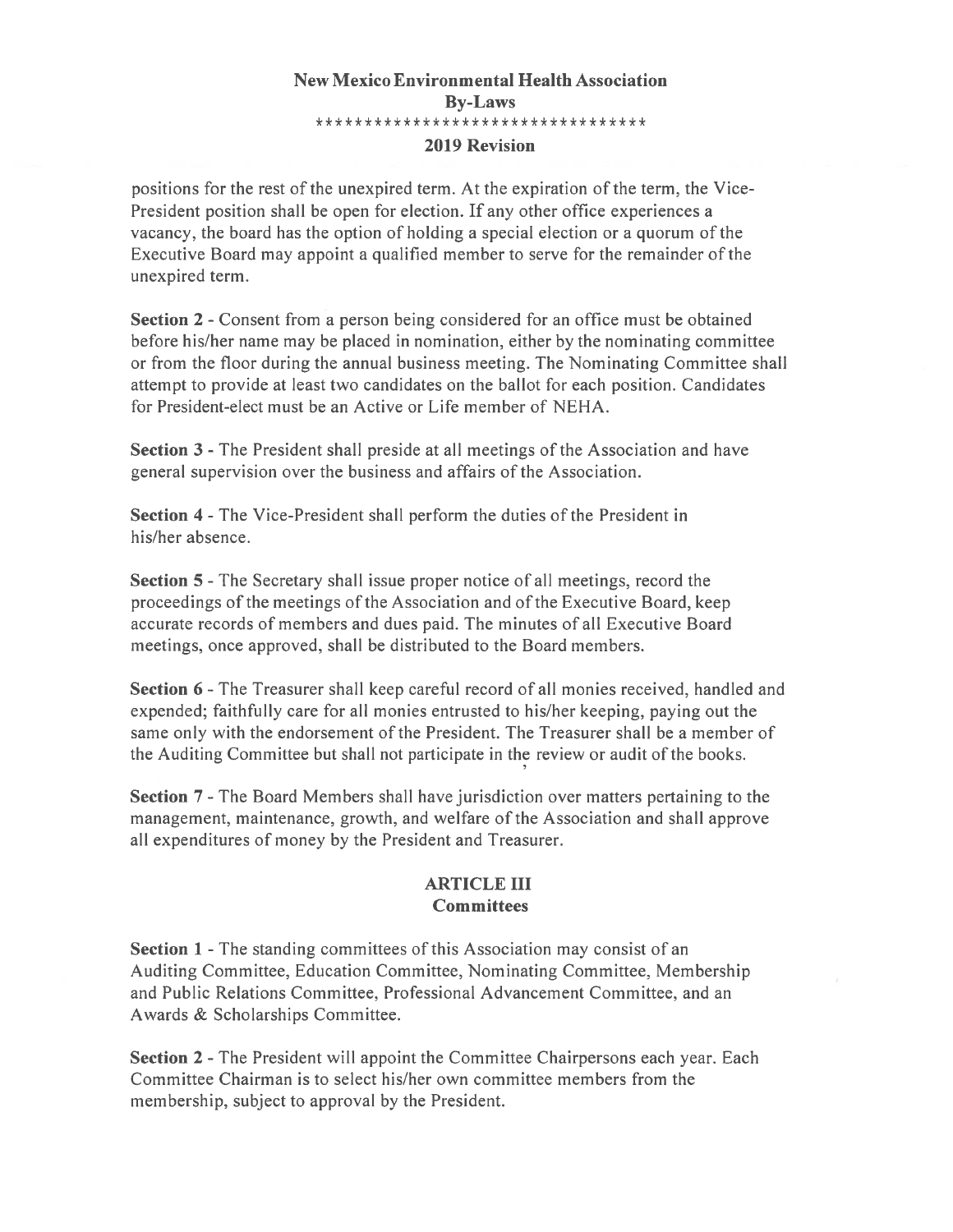## New Mexico Environmental Health Association By-Laws \*\*\*\*\*\*\*\*\*\*\*\*\*\*\*\*\*\*\*\*\*\*\*\*\*\*\*\*\*\*\*\*\* 2019 Revision

Section <sup>3</sup> -The Auditing Committee shall review the Treasurer's books and records annually and within thirty (30) days of <sup>a</sup> change in the office of either President or Treasurer or at the reques<sup>t</sup> ofthe Executive Board. The committee shall make <sup>a</sup> repor<sup>t</sup> of the audit to the membership at the annual business meeting.

Section <sup>4</sup> -The Education Committee shall plan, arrange and conduct the Educational Symposiums. It shall provide information on educational opportunities, current topics in environmental health, and other information of interest to the membership.

Section <sup>5</sup> -The Nominating Committee shall presen<sup>t</sup> <sup>a</sup> slate of nominees for the election of the Officers and Executive Board to the membership at least thirty (30) days prior to the election. The Nominating Committee shall administer the elections and be responsible for tabulating the votes. The Secretary shall collect the ballots.

Section <sup>6</sup> -The Membership and Public Relations Committee shall arrange and publicize at least one (1) membership drive per year.

Section 7 - The Professional Advancement Committee shall promote the professional advancement of the membership.

Section 8 -The Awards and Scholarships Committee shall administer the awards program, including the Science Fair and the Larry J. Gordon Scholarship. If <sup>a</sup> committee member has any persona<sup>l</sup> or professional association with <sup>a</sup> scholarship applicant, they will recuse themselves from the scholarship award decision.

Section 9 - Other special committees may be authorized by the President for special work or assignments.

#### ARTICLE IV Amendments

Section 1 - Amendments to the By-laws may be proposed by the Executive Board or membership. The Executive Board shall determine by <sup>a</sup> majority vote whether the propose<sup>d</sup> amendment or amendments shall be submitted to the membership for <sup>a</sup> vote. These by-laws may be amended by <sup>a</sup> simple majority vote of the Active members voting, provided that <sup>a</sup> copy of the propose<sup>d</sup> amendment(s) is sent to each member together with <sup>a</sup> notice of the voting meeting at least fifteen (15) days before said meeting. and provided that <sup>a</sup> quorum votes. Active members not presen<sup>t</sup> at the meeting may vote by means of <sup>a</sup> signed, sealed ballot submitted to the Secretary or by electronic ballot.

Section 2 - Amendments so approved will become effective immediately UNLESS an effective date is otherwise stated in the amendment. The members of the Association shall be promptly notified of the adoption thereof. The Executive Board will remain in <sup>p</sup>lace until the election following the approva<sup>l</sup> of <sup>a</sup> new constitution and by-laws.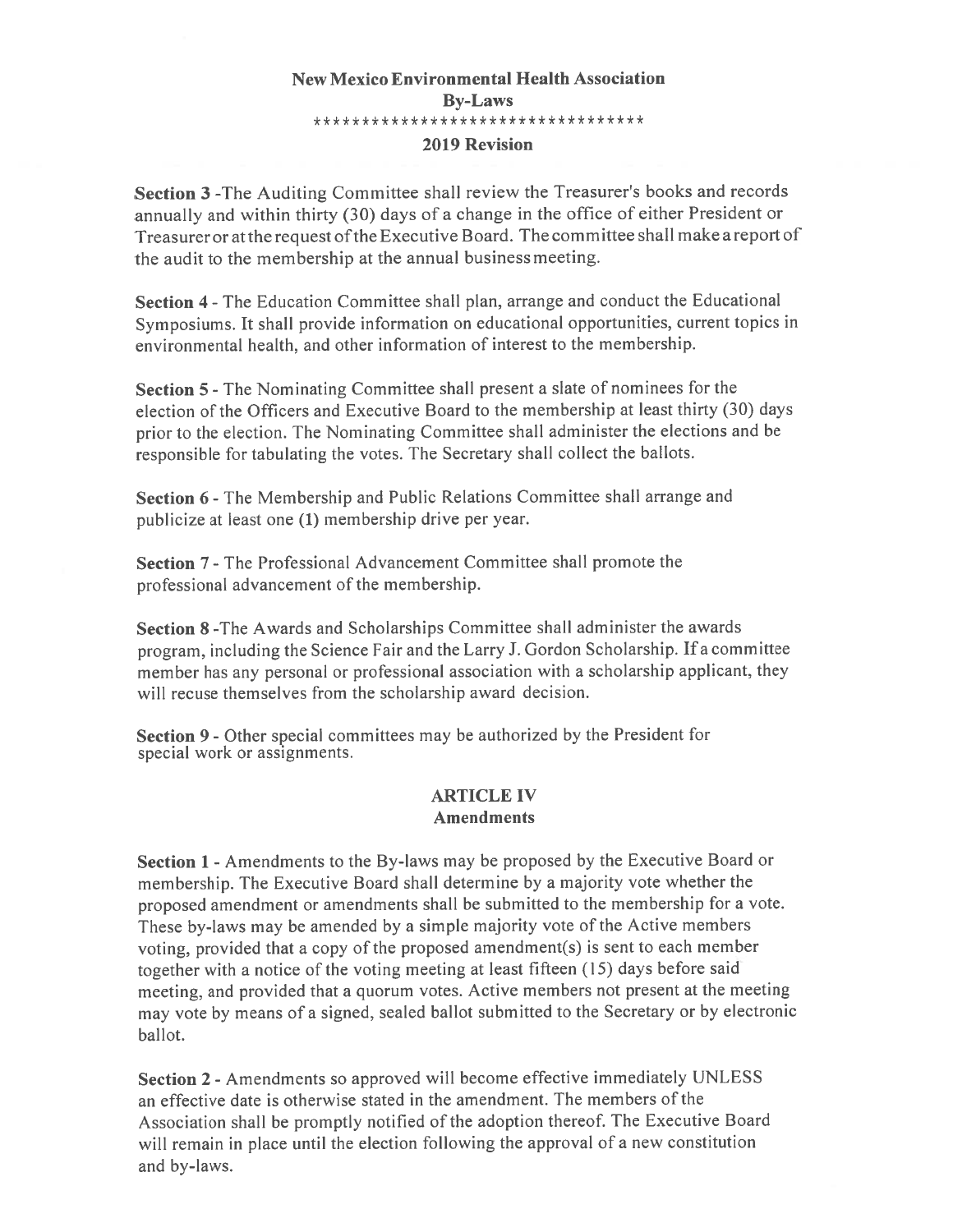# New Mexico Environmental Health Association By-Laws \*\*\*\*\*\*\*\*\*\*\*\*\*\*\*\*\*\*\*\*\*\*\*\*\*\*\*\*\*\*\*\*\*\*

# 2019 Revision

### ARTICLE V Rules of Order

Section 1 - The Executive Board and Association meetings shall be conducted in accordance with "Roberts Rules of Order".

#### ARTICLE VI Dissolution of the Association

Section 1 - In the event the Affiliate Association is terminated by the National Environmental Health Association, the President shall immediately inform the membership. The President will no longer have representation on the Affiliate Presidents' Council. Any monies remaining in the checking and savings accounts shall revert to the NEHA scholarship fund. Any property remaining shall be sold and the proceeds donated to the NEHA scholarship fund. Upon the dissolution of the corporation, assets shall be distributed for one or more exemp<sup>t</sup> purposes within the meaning of section 501 (c) (3) of the Internal Revenue Code, or the corresponding section of any future federal tax code, or shall be distributed to the federal government, or to <sup>a</sup> state or local government, for <sup>a</sup> public purpose. Any such assets not so disposed of by <sup>a</sup> Court of Competent Jurisdiction of the county in which the principal office of the corporation is then located, exclusively for such purposes or to such organization or organizations, as said Court Shall determine, which are organized and operated exclusively for such purposes.